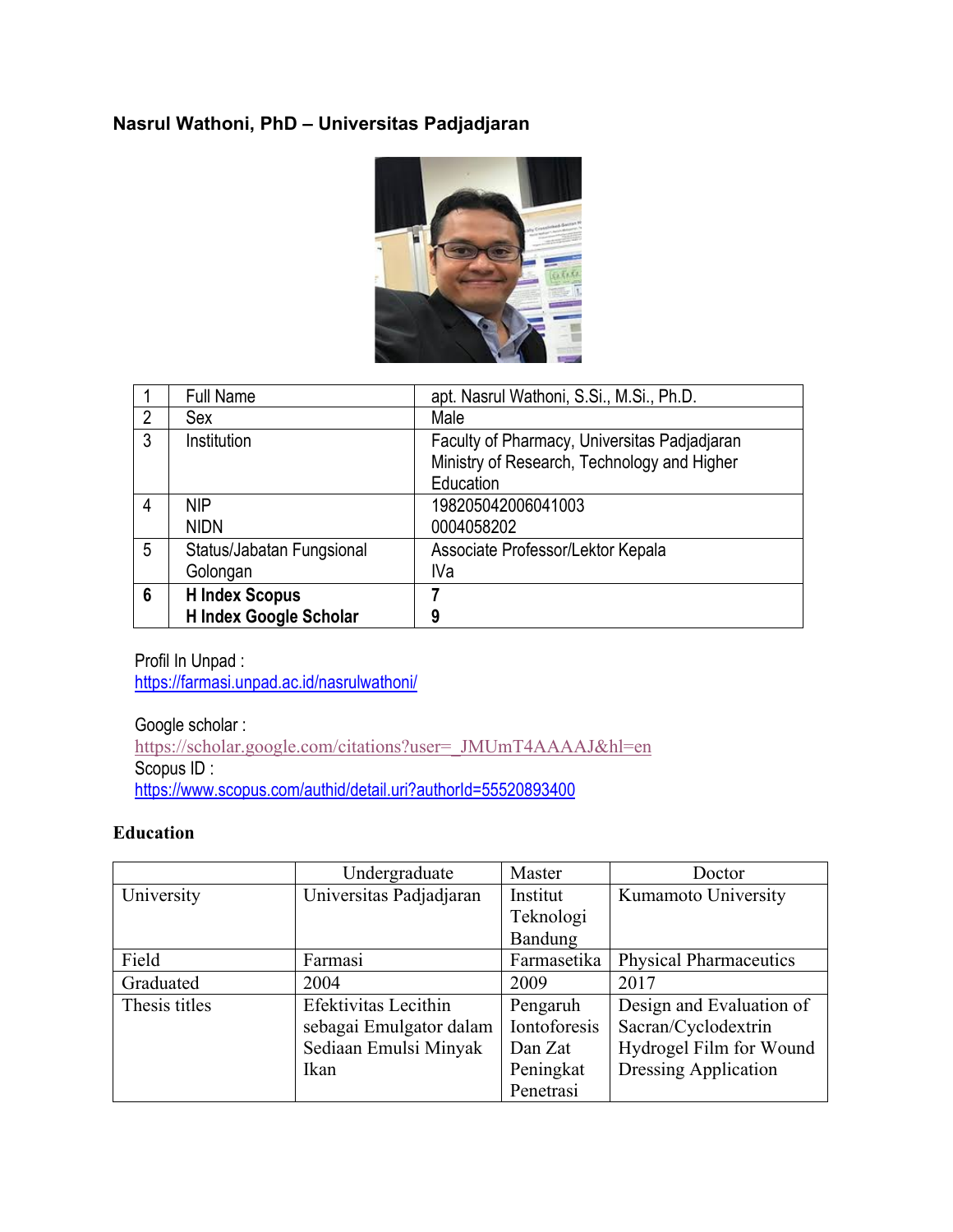|            |                       | Terhadap    |                        |
|------------|-----------------------|-------------|------------------------|
|            |                       | Difusi      |                        |
|            |                       | Sediaan Gel |                        |
|            |                       | Piroksikam  |                        |
| Supervisor | Drs. Boesro Soebagio, | Dr. Jessie  | Prof. Hidetoshi Arima, |
|            | MS. Apt               | Sofia       | PhD.                   |
|            |                       | Pamudji,    |                        |
|            |                       | MS., Apt.   |                        |

### **Work experiences**

- Manager of Academic and Students Affairs, Faculty of Pharmacy, Universitas Padjadjaran (2017- 2019)
- Chief of International Unit, Faculty of Pharmacy, Universitas Padjadjaran (2019-2020)
- Associate of International Office, Universitas Padjadjaran (2019 recent)
- Deputy of Information Technology, Institut Pembangunan Jawa Barat (INJABAR) Universitas Padjadjaran (2020 - recent)

## **Research grants**

| N <sub>0</sub> | Year                                                  | <b>Title</b>                                                     | Grant                       |
|----------------|-------------------------------------------------------|------------------------------------------------------------------|-----------------------------|
| 1              | 2019-                                                 | Plester film hidrogel $\alpha$ -mangostin dari kulit manggis     | <b>Hibah Bersaing DIKTI</b> |
|                | 2020                                                  | (Garcinia mangostana L.) berbasis kitosan – alginat              |                             |
|                |                                                       | untuk mengobati sariawan (Reccurent Aphthous                     |                             |
| $\overline{2}$ |                                                       | Stomatitis)<br>The New Antiproliferative Agents in Breast Cancer | <b>Hibah Bersaing DIKTI</b> |
|                |                                                       | <b>Cells and Potential Inhibitors of Human Estrogen</b>          |                             |
|                | 2019-                                                 | Receptor from Polymeric Nanoparticles of Alpha                   |                             |
|                | 2021                                                  | Mangostin (G.mangostana): In Slico, In Vitro, and                |                             |
|                |                                                       | Formulation                                                      |                             |
| 3              |                                                       | Pengembangan hidrogel kitosan Liposom-hEGF                       | <b>Hibah Bersaing DIKTI</b> |
|                |                                                       | (human Epidermal Growth Factor) Rekombinan                       |                             |
|                | 2019-                                                 | Hasil Sekresi Ekstraseluler Menggunakan                          |                             |
|                | 2021                                                  | Escherichia coli BL21 Sebagai Kandidat Obat                      |                             |
|                |                                                       | Penyembuhan Luka                                                 |                             |
| $\overline{4}$ | $2017 -$<br>Pengembangan Sacran Hidrogel Film Sebagai |                                                                  | <b>Riset Fundamental</b>    |
|                | 2019                                                  | Biomaterial Baru untuk Terapi Regeneratif pada                   | <u>Unpad</u>                |
|                |                                                       | Luka Diabetes Tahun 1                                            |                             |
| 5              | 2012<br>Pengembangan Biosensor Asam Urat yang         |                                                                  | Hibah Bersaing DIKTI        |
|                |                                                       | Dikombinasikan dengan Teknik Reverse                             |                             |
|                |                                                       | Iontophoresis: Upaya Deteksi Dini As Urat Tanpa                  |                             |
|                |                                                       | Rasa Sakit Tahun 1                                               |                             |
| 6              | 2013                                                  | Pengembangan Biosensor Asam Urat yang                            | Hibah Bersaing DIKTI        |
|                |                                                       | Dikombinasikan dengan Teknik Reverse                             |                             |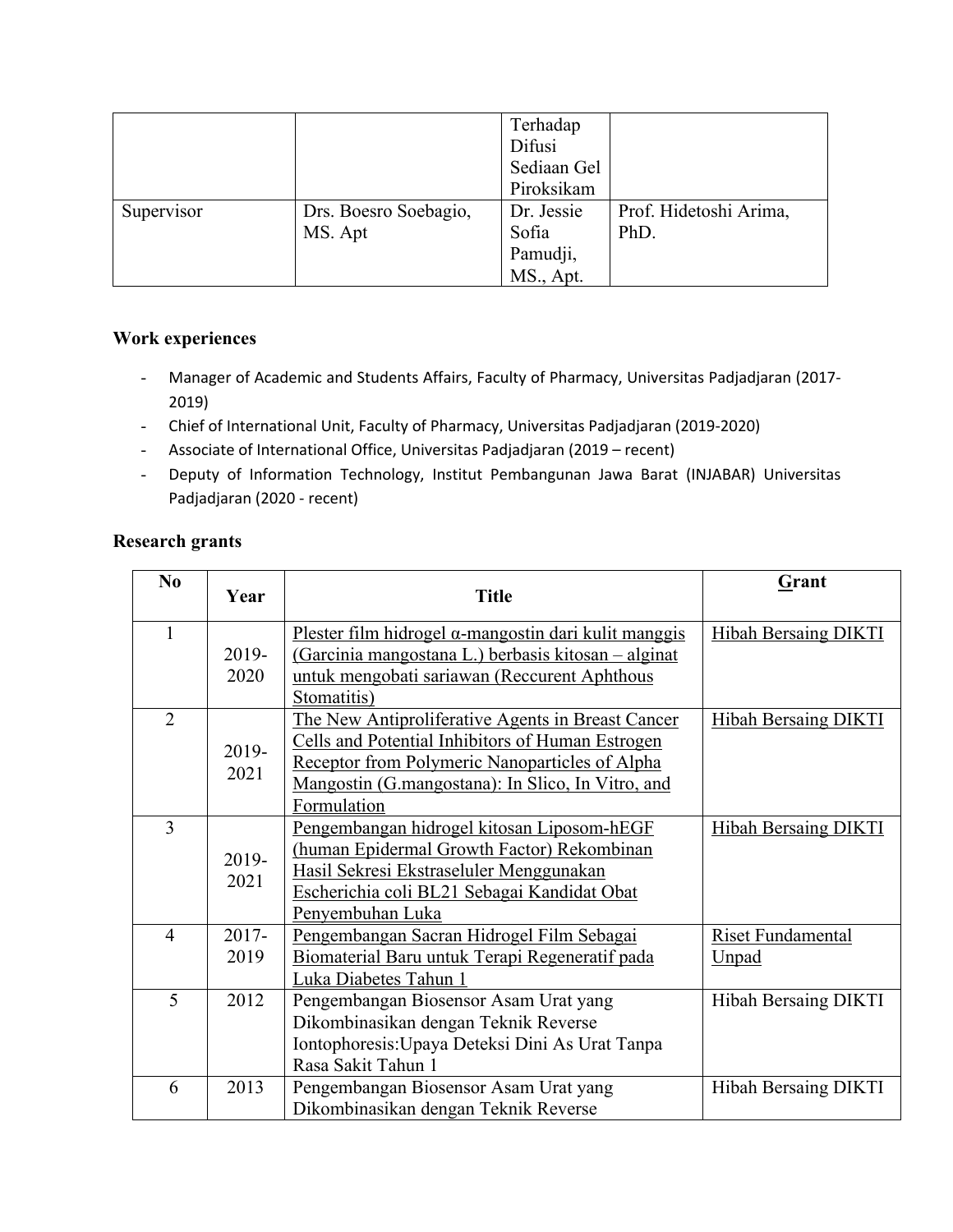|   |      | Iontophoresis: Upaya Deteksi Dini As Urat Tanpa     |                         |
|---|------|-----------------------------------------------------|-------------------------|
|   |      | Rasa Sakit Tahun 2                                  |                         |
|   | 2010 | Pengaruh Propilenglikol terhadap Laju Difusi Krim   | DIPA Unpad              |
|   |      | Etil Vitamin C                                      |                         |
| 8 | 2009 | Pemanfaatan Getah Pohon Pisang dan Lendir Lidah     | Hibah Strategi Nasional |
|   |      | Buaya Sebagai Sediaan Obat Untuk Luka Baka          | <b>DIKTI</b>            |
| 9 | 2007 | Efektivitas Lesitin sebagai Emulgator dalam Sediaan | DIPA Unpad              |
|   |      | Emulsi Minyak                                       |                         |

### **Publications**

| N <sub>0</sub> | <b>Title</b>                                                   | <b>Journal</b>           | Volume/No/Year                   |
|----------------|----------------------------------------------------------------|--------------------------|----------------------------------|
| $\mathbf{1}$   | Effect of Iontophoresis and                                    | Int J Pharm Pharm Sci    | Vol 4, Issue 4, 2012; 215-218    |
|                | Penetration Enhancers on The                                   |                          |                                  |
|                | In Vitro Diffusion Of A                                        |                          |                                  |
|                | Piroxicam Gel                                                  |                          |                                  |
| $\overline{2}$ | Measurement Of Uric Acid                                       | Int J Pharma Sci Tech.   | Vol-7, Issue $-1$ , January $-$  |
|                | Level In Vitro by Reverse                                      |                          | June 2012, 27-34                 |
| $\overline{3}$ | Iontophoresis.<br>Effect of iontophoresis and                  | Int. Res J Pharm. App    | 2012; 2(4): 31-34                |
|                | propylene glycol on the in vitro                               | Sci.,                    |                                  |
|                | diffusion of ethyl vitamin c                                   |                          |                                  |
|                | cream                                                          |                          |                                  |
| $\overline{4}$ | Measurement of Uric Acid                                       | Tech<br>Int J Emerging   | 2013; 4(3); 319-324              |
|                | Level In Vivo by Reverse                                       | Computational<br>App     |                                  |
|                | Iontophoresis.                                                 | Sci.,                    |                                  |
| $\overline{3}$ | Characterization<br>and                                        | Niosome. J App Pharm     | Volume: 3, Issue: 7, July,       |
|                | Optimization<br>of<br>Natural                                  | Scie.                    | 2013.<br>DOI:                    |
|                | Maltodextrin-based                                             |                          | 10.7324/JAPS.2013.3712.          |
| $\overline{4}$ | of<br>$\mathbf{A}$<br>survey<br>consumer                       | Indonesia. J App Pharm   | DOI:                             |
|                | expectation<br>in<br>community                                 | Scie.                    | 10.7324/JAPS.2014.40114;         |
|                | pharmacies in Bandung                                          | J Adv Pharm Technol      | 2014;4(1);084-090                |
| 5              | Determination of uric acid                                     | Res                      | DOI:10.4103/2231-                |
|                | level by polyaniline and poly<br>(allylamine): Based biosensor |                          | 4040.126981; 2014;5(1);13-<br>16 |
| 6              | <b>Biosensor</b><br>for<br>Uric<br>Acid                        | J Young Pharm.           | doi:10.5530/jyp.                 |
|                | Determination<br>Based<br>on                                   |                          | 2014.1.72014; 6(1):39-41         |
|                | Combination of Polypyrrole                                     |                          |                                  |
|                | and Poly(allylamine) Films                                     |                          |                                  |
| $\tau$         | Physically crosslinked-sacran                                  | International Journal of | Volume 89, August 2016,          |
|                | hydrogel films for wound                                       | Biological               | Pages 465-470.                   |
|                | dressing application.                                          | Macromolecules,          |                                  |
| 8              | Enhancing<br>of<br>effect<br>$\gamma$ -                        | International Journal of | Volume 94, Part A, January       |
|                | cyclodextrin<br>wound<br>on                                    | Biological               | 2017, Pages 181-186.             |
|                | dressing properties of sacran                                  | Macromolecules,          |                                  |
|                | hydrogel film                                                  |                          |                                  |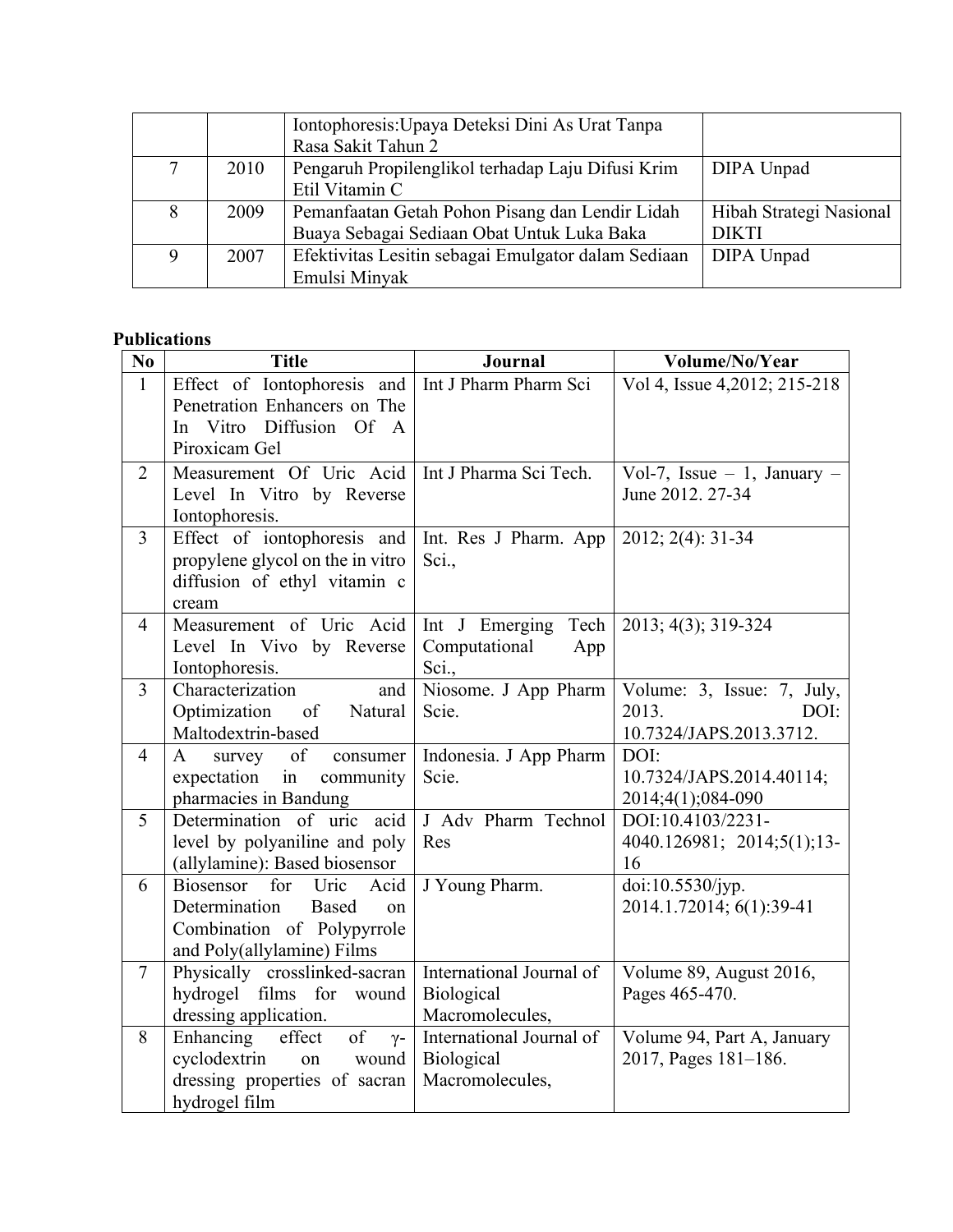| 9  | Enhancement of curcumin                           | Journal of Biological        | Volume 98, May 2017,         |
|----|---------------------------------------------------|------------------------------|------------------------------|
|    | wound healing ability by                          | Macromolecules,              | Pages 268-276.               |
|    | complexation with 2-                              |                              |                              |
|    | hydroxypropyl-y-cyclodextrin                      |                              |                              |
|    | in sacran hydrogel film                           |                              |                              |
| 10 | Repellent Activity of Essential                   | Journal of Young             | 2018; 10(2s): S118-S123.     |
|    | Oils from Cananga odorata                         | Pharmacists,                 |                              |
|    | Lamk. and Cymbopogon<br>nardus L. on Corn Starch- |                              |                              |
|    | Based Thixogel.                                   |                              |                              |
| 11 | A Review on Herbal                                | International Journal of     | Vol 10, Issue 5 (Sep-Oct),   |
|    | Cosmetics In Indonesia                            | Applied Pharmaceutics.       | 2018 Page: 13-16             |
| 12 | <b>Evolution of Contraceptive</b>                 | International Journal of     | Vol 10, Issue 6 (Nov-Dec),   |
|    | Implants: A Review.                               | Applied Pharmaceutics.       | 2018                         |
|    | Accelerated wound healing                         | International Journal of     | 10(2), pp. 57-61, 2018       |
|    | ability of sacran hydrogel film                   | Applied Pharmaceutics.       |                              |
|    | by keratinocyte growth factor                     |                              |                              |
|    | in alloxan-induced diabetic                       |                              |                              |
|    | mice                                              |                              |                              |
| 13 | Host-Guest Interactions of $\alpha$ -             | Journal of Young             | Journal of Young             |
|    | Mangostin with $(\alpha, \beta, \gamma)$ -        | Pharmacist                   | Pharmacists 11 (1), 31, 2019 |
|    | Cyclodextrins: Semi-Empirical                     |                              |                              |
|    | <b>Quantum Mechanical Methods</b>                 |                              |                              |
|    | of PM6 and PM7                                    |                              |                              |
| 14 | Fabrication of Native and                         |                              | Indonesian Journal of        |
|    | <b>Enzymatically Modified</b>                     | Indonesian Journal of        | Pharmaceutics $1(2)$ , 1-6,  |
|    | Durian Seed (Durio zibethinus                     | Pharmaceutics                | 2019                         |
|    | Murr.) Starch                                     |                              |                              |
| 15 | Sacran Hydrogel Film                              | Chemical and                 | 2019, Volume 67, Issue 8,    |
|    | Containing Keratinocyte                           | Pharmaceutical               | Pages 849-854, Released      |
|    | <b>Growth Factor Accelerates</b>                  | Bulletin,                    | August 01, 2019              |
|    | Wound Healing by                                  |                              |                              |
|    | <b>Stimulating Fibroblast</b>                     |                              |                              |
|    | Migration and Re-<br>epithelization               |                              |                              |
| 16 | Application and                                   | International Journal of     | 10(6), pp. 34-37, 2019       |
|    | characterization of in situ gel                   | <b>Applied Pharmaceutics</b> |                              |
|    |                                                   |                              |                              |
| 17 | Advances in orally targeted                       | Journal of Advanced          | $10(3)$ , pp. 100-106, 2019  |
|    | drug delivery to colon                            | Pharmaceutical               |                              |
|    |                                                   | Technology and               |                              |
|    |                                                   | Research                     |                              |
| 18 | Characterization and                              | Heliyon                      | Heliyon                      |
|    | antioxidant activity of pectin                    |                              | 5(8), e02299, 2019           |
|    | from Indonesian mangosteen                        |                              |                              |
|    | (Garcinia mangostana L.) rind                     |                              |                              |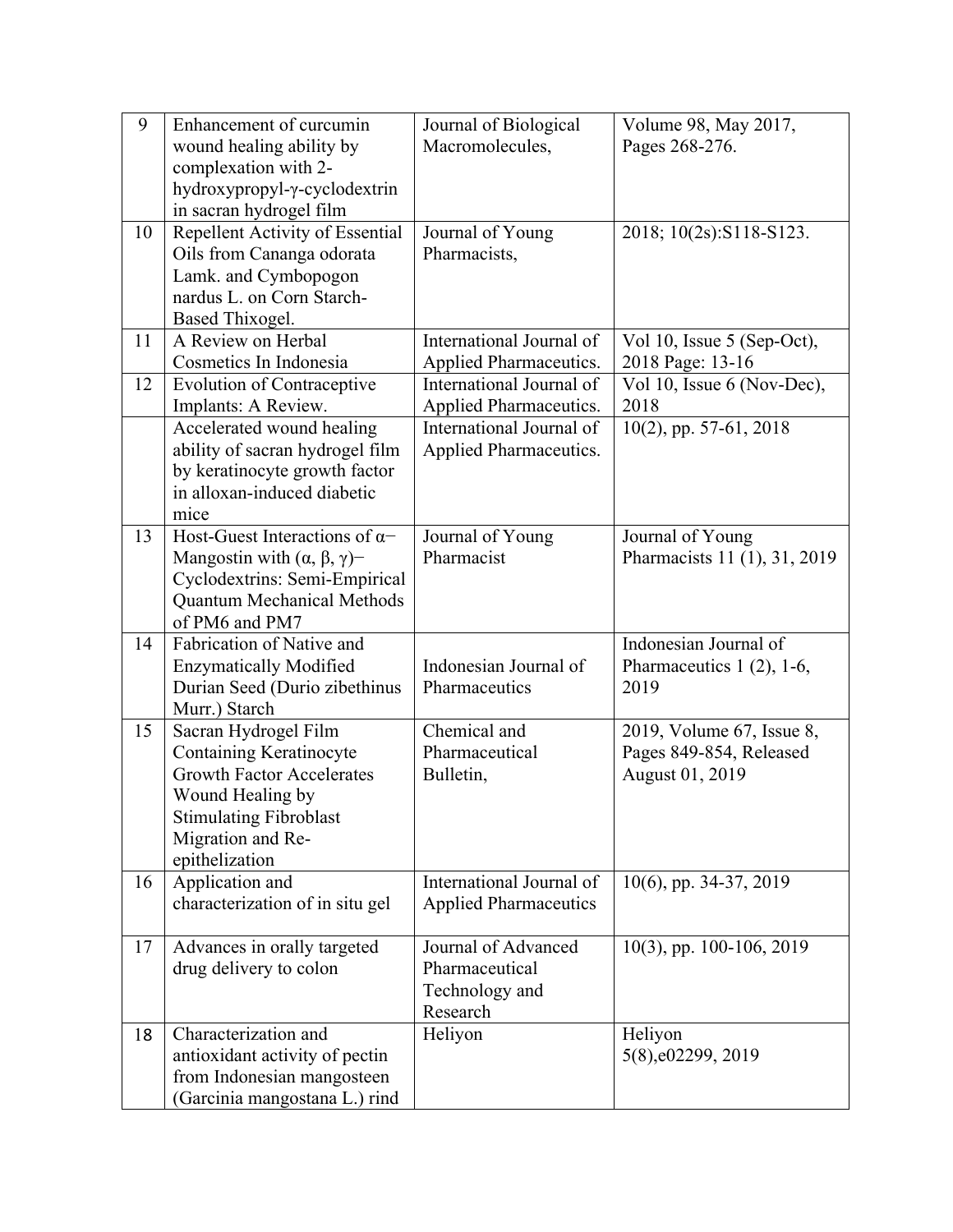| 19<br>20 | Formulation and<br>characterization of mangostin<br>in chitosan nanoparticles<br>coated by sodium alginate,<br>sodium silicate, and<br>polyethylene glycol<br>Optimization of secreted                   | Journal of Pharmacy<br>and Bioallied Sciences<br>Journal of Pharmacy | 11(8), pp. S619-S627, 2019<br>11(8), pp. S562-S566, 2019 |
|----------|----------------------------------------------------------------------------------------------------------------------------------------------------------------------------------------------------------|----------------------------------------------------------------------|----------------------------------------------------------|
|          | recombinant human epidermal<br>growth factor production using<br>pectate lyase B from<br>Escherichia coli BL21(DE3)<br>by central composite design<br>and its production in high cell<br>density culture | and Bioallied Sciences                                               |                                                          |
| 21       | Kahar method: A novel<br>calculation method of tonicity<br>adjustment                                                                                                                                    | Journal of Pharmacy<br>and Bioallied Sciences                        | 11(8), pp. S635-S649, 2019                               |
| 22       | α-mangostin hydrogel film<br>based chitosan-alginate for<br>recurrent aphthous stomatitis                                                                                                                | <b>Applied Sciences</b><br>(Switzerland)                             | 9(23), 5235, 2019                                        |
| 23       | Nanoparticle drug delivery<br>systems for $\alpha$ -mangostin                                                                                                                                            | Nanotechnology,<br>Science and<br>Applications                       | 13, pp. 23-36, 2020                                      |
| 24       | The effectiveness of<br>postoperative antibiotics<br>following appendectomy in<br>pediatric patients: A cost<br>minimization analysis                                                                    | <b>Open Public Health</b><br>Journal                                 | 13(1), pp. 80-86, 2020                                   |
| 25       | Epidermal growth factor in<br>sacran hydrogel film<br>accelerates fibroblast<br>migration                                                                                                                | Journal of Advanced<br>Pharmaceutical<br>Technology and<br>Research  | $11(2)$ , pp. 74-80, 2020                                |
| 26       | Synthesis of nano- $\alpha$ mangostin<br>based on chitosan and<br>Eudragit S 100                                                                                                                         | Journal of Advanced<br>Pharmaceutical<br>Technology and<br>Research  | 11 (3), 95, 2020                                         |
| 27       | Activity and Effectiveness of<br><b>Recombinant hEGF Excreted</b><br>by Escherichia coli BL21 on<br>Wound Healing in Induced<br>Diabetic Mice                                                            | Journal of Experimental<br>Pharmacology                              | 12, 339-348, 2020                                        |
| 28       | Enhancement of $\alpha$ -Mangostin<br>Wound Healing Ability by<br>Complexation with 2-<br>Hydroxypropyl-β-                                                                                               | Pharmaceuticals                                                      | 13 (10), 290, 2020                                       |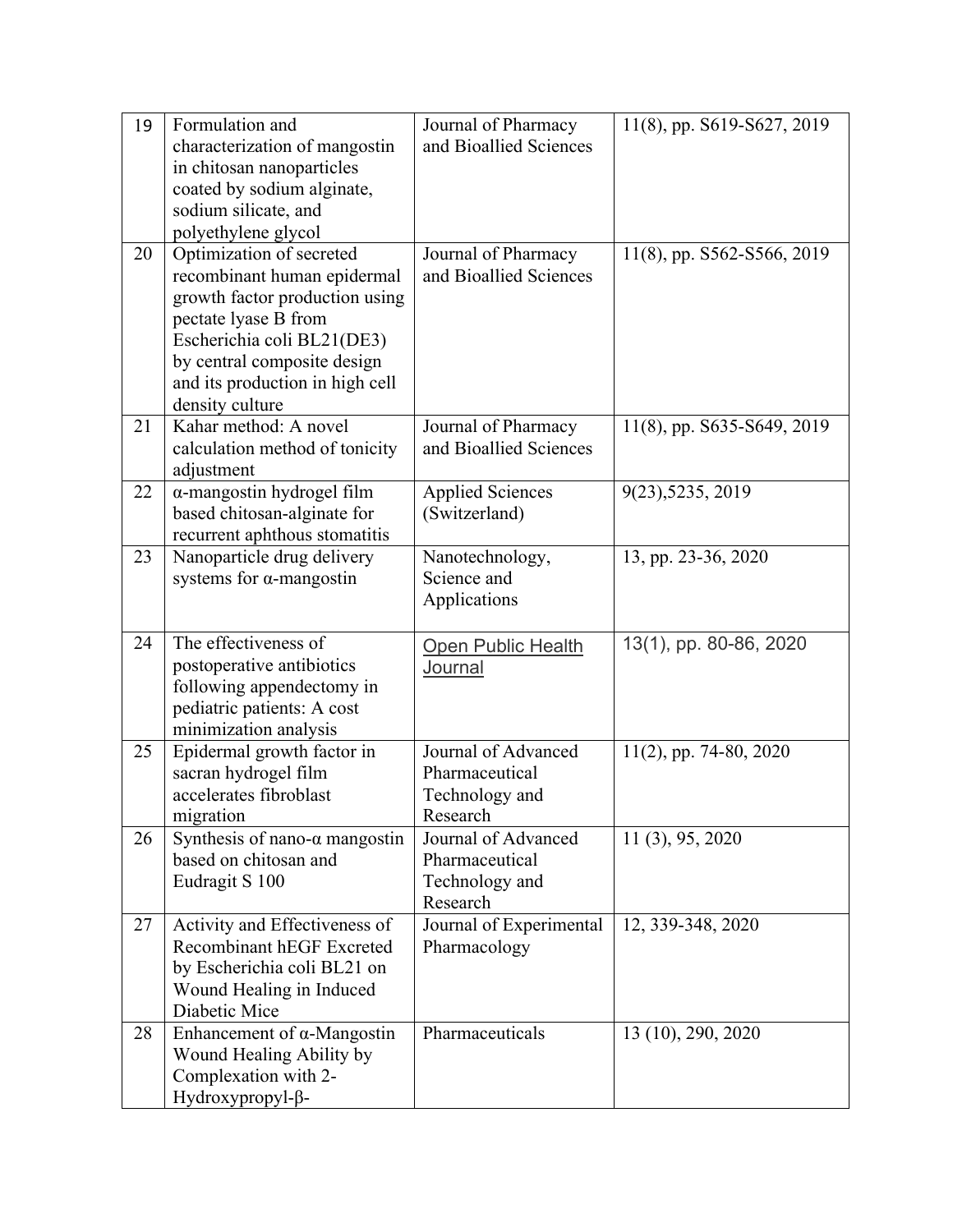|    | Cyclodextrin in Hydrogel<br>Formulation                                                                                                                         |                                                                     |                       |
|----|-----------------------------------------------------------------------------------------------------------------------------------------------------------------|---------------------------------------------------------------------|-----------------------|
| 29 | Accelerated wound healing<br>ability of Jatropha sap by iota<br>carrageenan-poly (vinyl<br>alcohol) hydrogel film                                               | Journal of Advanced<br>Pharmaceutical<br>Technology and<br>Research | 11 (4), 226, 2020     |
| 30 | Ulvan, a polysaccharide from<br>Macroalga Ulva sp.: A review<br>of chemistry, biological<br>activities and potential for<br>food and biomedical<br>applications | <b>Applied Sciences</b>                                             | 2020, 10(16), 5488    |
| 31 | Characterization and acute oral<br>toxicity of concentrated<br>minerals of Pamekasan<br>Madura seawater                                                         | Journal of Advanced<br>Pharmaceutical<br>Technology & Research      | 2021, 12 (3), 305     |
| 32 | A Comprehensive Review on<br>Ulvan Based Hydrogel and Its<br><b>Biomedical Applications</b>                                                                     | Chemical and<br><b>Pharmaceutical Bulletin</b>                      | 2021, 69 (5), 432-443 |
| 33 | The Use of Megamolecular<br>Polysaccharide Sacran in Food<br>and Biomedical Applications                                                                        | Molecules                                                           | 2021, 26 (11), 3362   |
| 34 | <b>Chitosan-Based Nanoparticles</b><br>of Targeted Drug Delivery<br><b>System in Breast Cancer</b><br>Treatment                                                 | Polymers                                                            | 2021, 13 (11), 1717   |
| 35 | The Potential Cytotoxic<br>Activity Enhancement of $\alpha$ -<br>Mangostin in Chitosan-Kappa<br>Carrageenan-Loaded<br>Nanoparticle against MCF-7<br>Cell Line   | Polymers                                                            | 2021, 13 (11), 1681   |

## **Books**



ISBN : 9786024396275 Authors : Muchtaridi ... [et al.] Publisher : Unpad Press Bandung | 2019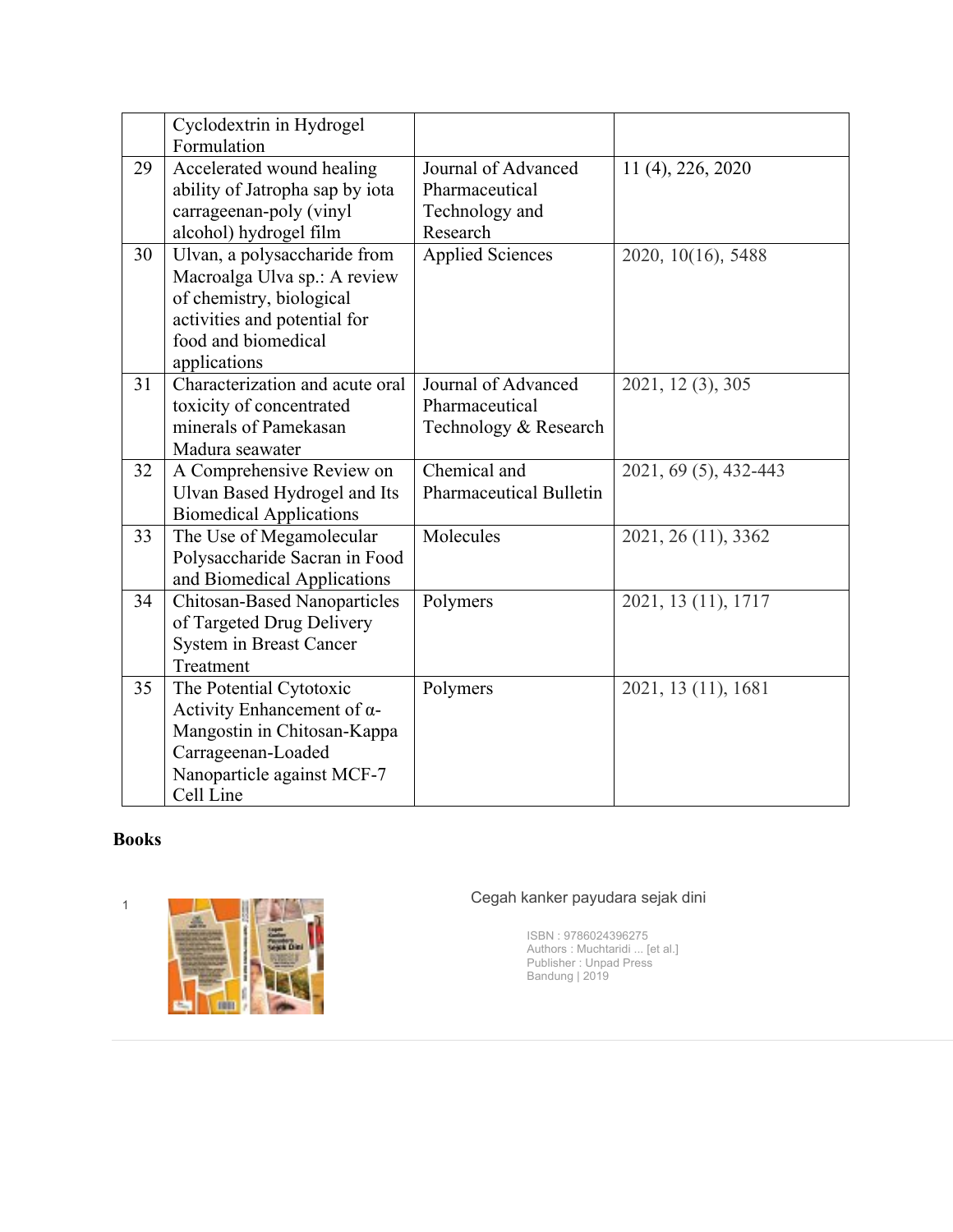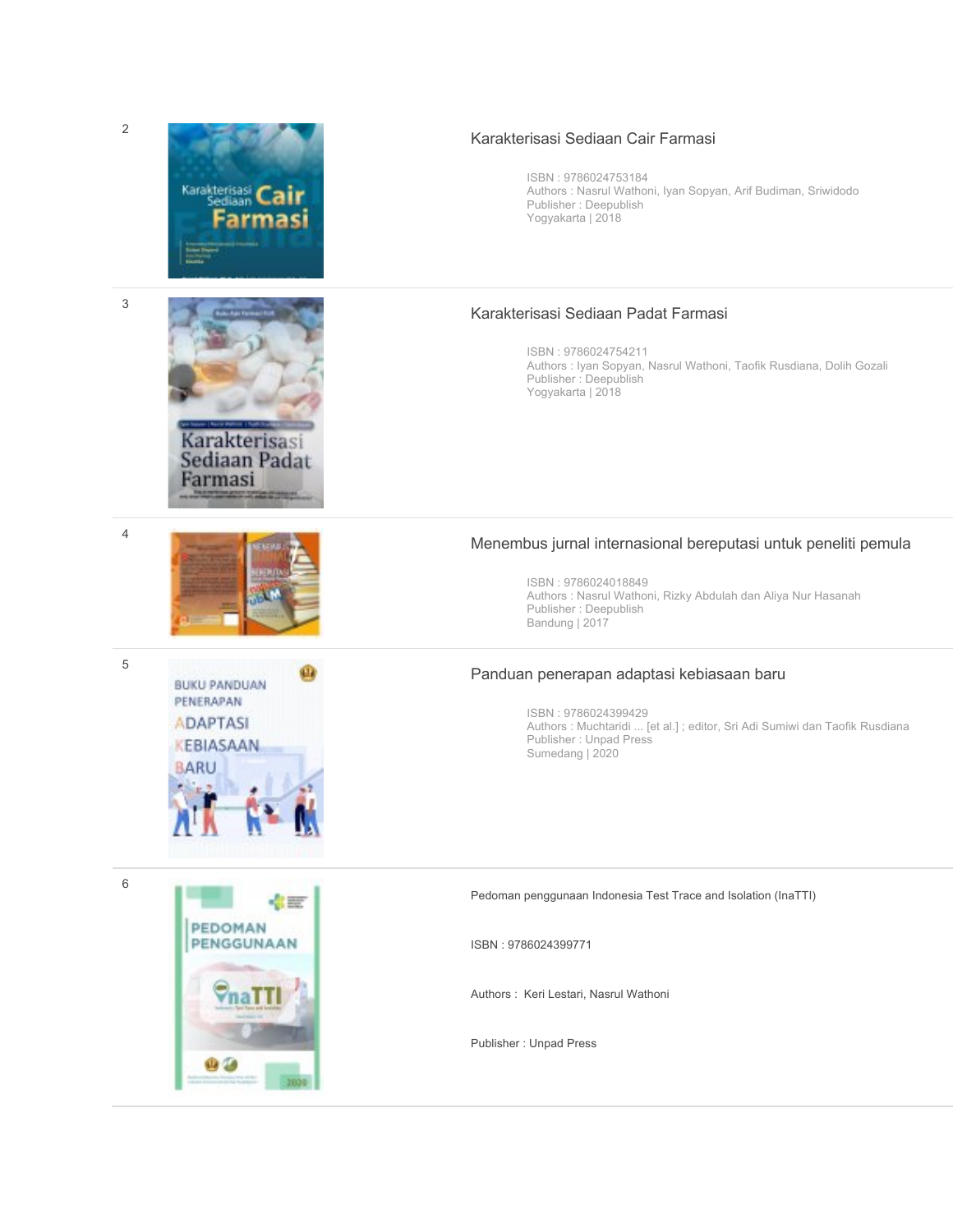Bandung | 2021



Pengobatan terkini ulkus diabetikum : bahan herbal hingga sediaan nanopartikel

ISBN : 9786230219955

Authors : Sriwidodo ... [et al.]

Publisher : Deepublish

Sumedang | 2020

#### **Patents**

### $_{1}$  EXC Sol UP

ID : DID2019007072 Kategori : merek | Tahun Permohonan :2019 Patent Holder : Universitas Padjadjaran Inventor :

• NASRUL WATHONI

## <sup>2</sup> FILM HIDROGEL MUKOADHESIF NATRIUM ALGINAT-KITOSAN UNTUK OBAT SARIAWAN MULUTReccurent APHTHOUS STOMATIS

ID : S00202008134 Kategori : paten sederhana | Tahun Permohonan :2020 Patent Holder : Universitas Padjadjaran Inventor :

• NASRUL WATHONI

# <sup>3</sup> InaTTI (Indonesia Test Trace and Isolation)

ID : JID2020069107 Kategori : merek | Tahun Permohonan :2020 Patent Holder : Keri Lestari Inventor :

• NASRUL WATHONI